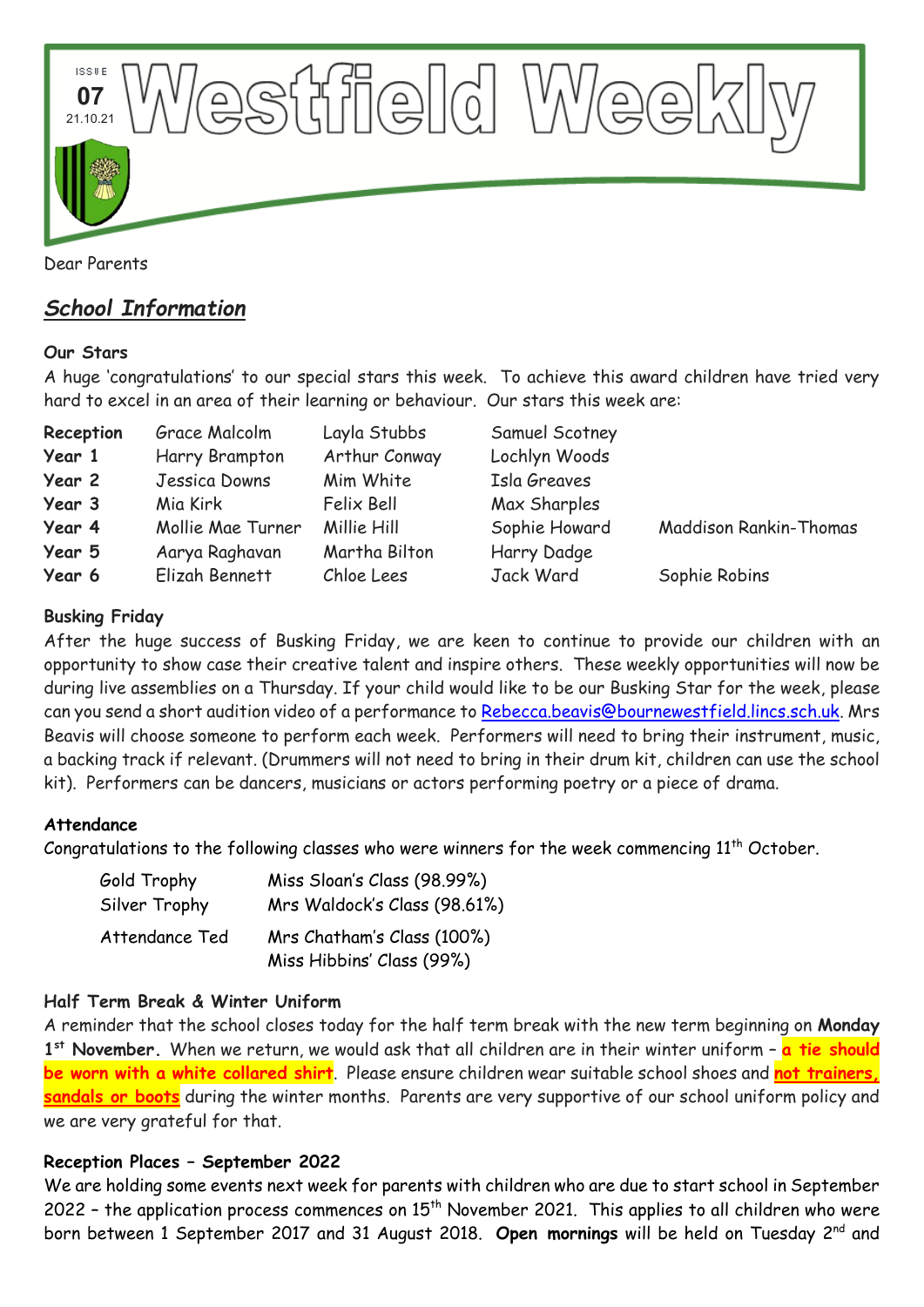Wednesday 3<sup>rd</sup> November from 9:15-10:15am and 10:30-11:15am - no appointment necessary. An Open **Evening** will take place on Wednesday 3rd November at 6:00pm via Teams. The link will be available on the school website – School Information / Admission Procedure and on the school Facebook page. Applications for Reception places need to be submitted by 12 noon on 15<sup>th</sup> January 2022

#### **Year 6 - Secondary School Applications**

The main closing date for applications is 31 October 2021 for a child to start Year 7 in September 2022. You can apply online at [www.lincolnshire.gov.uk/schooladmissions,](http://www.lincolnshire.gov.uk/schooladmissions) or make a phone application by contacting the Education Team on 01522 782030. If applicants live outside of Lincolnshire they need to apply to their home Local Authority even if they want a school in Lincolnshire. You can apply online at [www.lincolnshire.gov.uk/schooladmissions,](http://www.lincolnshire.gov.uk/schooladmissions) or make a phone application by contacting the Education Team on 01522 782030. Pupils with an EHCP do not need to apply through this process.

#### **Poppy Appeal**

After the half term break, we will once again be selling poppies at school in the lead up to Remembrance Day. We would encourage children to bring a small donation (20p minimum) to give to this worthwhile cause. Poppies will be available in all classrooms in the lead up to Remembrance Day.

## **'Understanding Your Child' Sessions (Solihull Approach)**

We are pleased to be in a position to repeat the above course at Bourne Westfield. Parents have previously found this course very beneficial and we look forward to delivering another. It will start on **Thursday 11th November** (9.15 – 11.15am) and run for 9 weeks at a subsidised charge of £30. Spaces are limited so if you are interested and would like further details please contact Angela Pinchin, Family Liaison Lead, by phone (01778 424152) or e-mail [angela.pinchin@bournewestfield.lincs.sch.uk](mailto:angela.pinchin@bournewestfield.lincs.sch.uk).

#### **Parenting Smart (Place2Be)**

The children's mental health charity, Place2Be, has launched a new website aimed at helping parents with typical situations they can find themselves in with their children.

Advice can be found on over forty topics including:

- Understanding sibling rivalry
- My child is lying, what does it mean, what should I do?
- My child has trouble going to sleep
- My child says 'I hate you!'
- Cultural identity: who am I?

The Parenting Smart website can found here: [https://parentingsmart.place2be.org.uk/](http://email.kjbm.safeguardinginschools.co.uk/c/eJwtkNtqwzAMhp8muRk1PjbJhS96hF3vAYoSK41bxza2s9G3nzsGQgh-ffpAuIJ1t_KKqC_v8ZgCmAlyafEvsUZzJnu-7yll7aIHRmVncFBCiVHsu4HWbhSCmGbAjrZOL6XE3IhDw6-1IiT0xfp7XiEVEh1MyEckId3J9qwL_yKDzn5jer2NUlDB1F4MtLWaU84YZT1VgkpGGLnKI-8ul7M4KdYd-aGR9PkYV5JhxvsGyVSZ9XlaQnCZTKFq2qTzAil4smxrXBK-cqXGsCWPP5jLbNEZ4qyfMqngmyj6yxb8-Dw3XNQPdIrRXvEWYrx5WFE_4QGj3eUSEs71csm7mILZpmKDb402Ug0j_QVcq3LQ)

#### **Oracy Challenge:**

Use the five pictures to come up with your own short story. Order the pictures and retell the story out loud. Think about: • The content of your story • Your vocabulary choices • The structure of your story: what is the problem your characters face and how is this resolved? After you have retold your story: Ask someone in your family to have a go. How are they different? Try using these sentence starters:  $\cdot$  One rainy day.. • Once... • After… • Suddenly… • In the blink of an eye… • When…



#### **Clocks back! Dark nights ahead**

At the end of next week, the clocks go back an hour and summertime will end. Please take a look at the resources below to help remind children (including teenagers) about road safety and keeping safe in the dark.